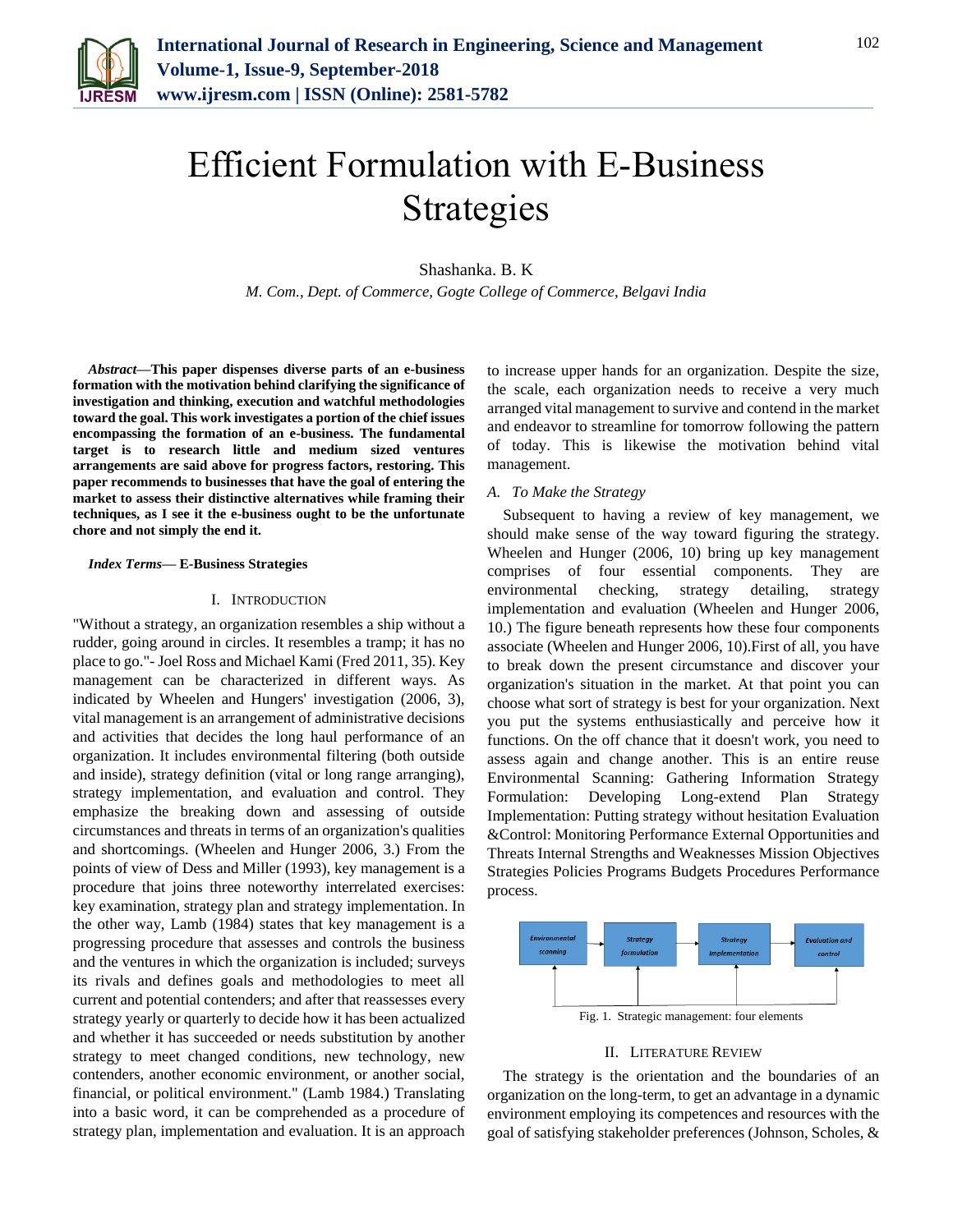

Whittington. 2008, 3). Grant (2010, 4) states that strategy is related to winning and it is essential to attain success. There are two main areas of strategy analysis; they are the external circumstances where the firm acts, primarily industry analysis, and the internal realm, mostly the enterprise's capabilities and resources.

The essential framework for strategy analysis divides those four factors into two groups: the enterprise and the industry. The objectives and values, capabilities and resources and the organizational structure compose the first category. The associations with rivals, clients, and suppliers comprise the second fraction. The strategy is thus, the bonding element between the enterprise and its environment. This bonding is also called "strategic fit" (Grant, 2010, 11-13). This model has been labeled as the resource-based view (RBV) of strategy, and it contends that the competitive advantage and better performance of a firm emanate from the uniqueness of its competencies (Johnson et al. 2008, 94). The RBV is defended by Prahalad& Hamel (1990, 81-82) also, who argue that diversification and market entry must be influenced by the firm's core competencies as well, not just by the attractiveness of an industry.

Usually, strategic management goes through three phases: formulation, implementation, and evaluation. The strategy formulation is the process of creating a "vision and mission" through examining internal weaknesses and strengths and, threats and opportunities, determine longstanding goals and set up different strategies to choose the appropriate ones. It decides which business to pursue or not and how to apply the available assets to this endeavour (David, 2011, 6). Sull et al. (2015) present arguments that support Mintzberg's concepts of deliberate strategy and emerging strategy in their article "why strategy execution unravels and what to do? They found out that the strategy formulation is a general guideline but that companies have to be adjustable and expeditious during the implementation so that they can counteract threats and be able to grasp opportunities that arise as a result of market transformations.

## III. RESEARCH METHODOLOGY

This paper speaks to an investigation of the digitalized part of electronic business. To discover information on the point of e-business with its formation strategies, we devoted to utilize the library's electronic database.

### *A. SWOT Analysis*

The strategy definition starts with the SWOT analysis which is a circumstance evaluation of the firm. It means to decide the key linkage between the organization's inside qualities and the apparent outer openings. In the meantime, it endeavors to deflect or remunerate interior shortcomings and outer threats. It is an acronym from the primary letter of the word that implies: qualities, shortcomings, openings, and threats. SWOT is a broadly used device since it is anything but difficult to utilize

and focuses on critical viewpoints that affect the organization (Wheelen and Hunger, 2012, 176). The SWOT analysis gives a photo of the fundamental factors show in the environment and the crucial abilities of a firm that is significant for the plan of the strategy. It can create an arrangement of elective methodologies and doable courses for the endeavor to follow later on (Johnson et al. 2008, 119). In the figure underneath the SWOT, analysis matrix is portrayed.



We other than checking the outer circumstance, a firm likewise needs to screen its interior conditions to set up its specific aptitudes, resources, and capabilities. The qualities and shortcomings are elements to be found inside the organization. For the qualities, it is fundamental to figure out what the venture does or has that includes more value than the opponents. For the shortcomings, it is important to recognize which angles could be improved or approximated to those of the adversaries. Despite the fact that a few qualities and shortcomings are effectively spotted, it as a rule isn't that straightforward. Administrators need to investigate resources like land, hardware, know-how, licenses, mark market value, center capabilities, the privilege R&D, and, corporate culture and exercises from the value chain.

On the off chance that the particular thing satisfies those conditions, it can be considered to give vital preferred standpoint to an organization and along these lines, to be a quality 1. Value: Does it yield customer value? 2. Irregularity: Do not different adversaries have it? 3. Imitability: Is it costly for different endeavors to copy? 4. Non-substitutability: Is there a hazard that it can be substituted by automation or other market development?

Openings and threats are factors situated outside the organization. As a rule, the endeavor does not have control over them, and they regularly get from developments in the business, outside conditions or even what contenders do. Openings are characterized as occasions that can give an upper hand or increase the value of the organization's offer. Threats allude to antagonistic conditions that can hurt the venture. In this manner organizations need to endeavor to balance them or dodge them. They are conditions that can give an upper hand or increase the